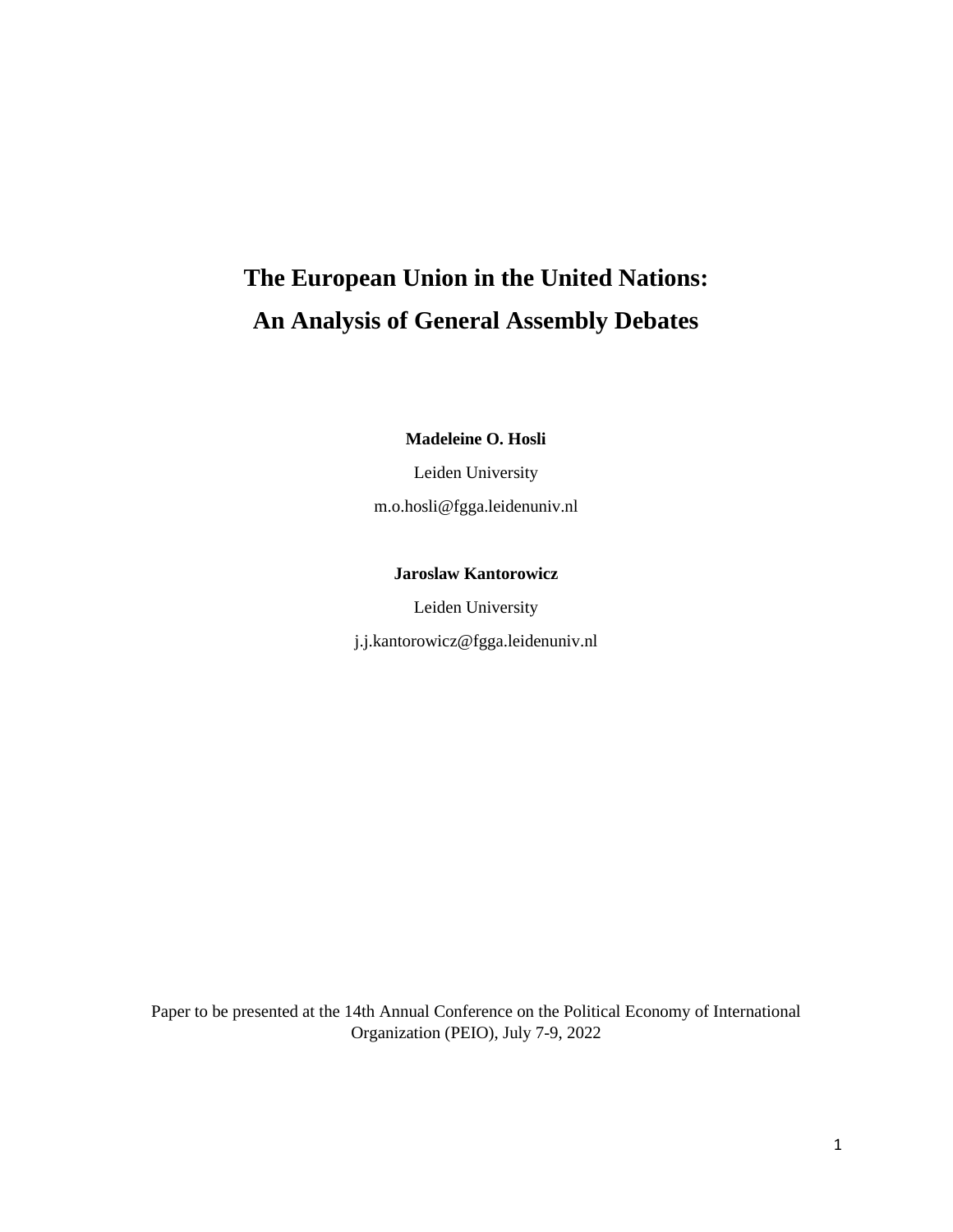# **Abstract**

This paper explores whether cohesion of policy preferences and positions on world politics among EU member states, as revealed in the framework of the annual United Nations (UN) General Debate, has increased or decreased over time. Of particular interest is whether the institutional adaptations that followed the ratification of the Treaty of Lisbon – notably the creation of the European External Action Service (EEAS) and the acquisition of enhanced observer status within the United Nations General Assembly (UNGA) -- have led to more coherence in the speeches delivered by government representatives of EU member states. We explore this topic based on all speeches made in UN General Debates between 1990 and 2018, for all EU member states, comparing them to the positions taken by selected global powers. We apply text-as-data techniques to these speeches as assembled in the United Nations General Debate Corpus (UNGDC). Methodologically, we apply wordscores analysis and text similarity measures, complemented by ideal point estimates based on UNGA voting and co-sponsorship data. Our results indicate increased dispersion in the positions of EU states in UN General Debates after 2011. Ideal point estimates based on voting data, by comparison, provide evidence for enhanced cohesion. This disparity is likely to derive from the patterns of representation of the EU within the UN General Debate before as compared to after 2011.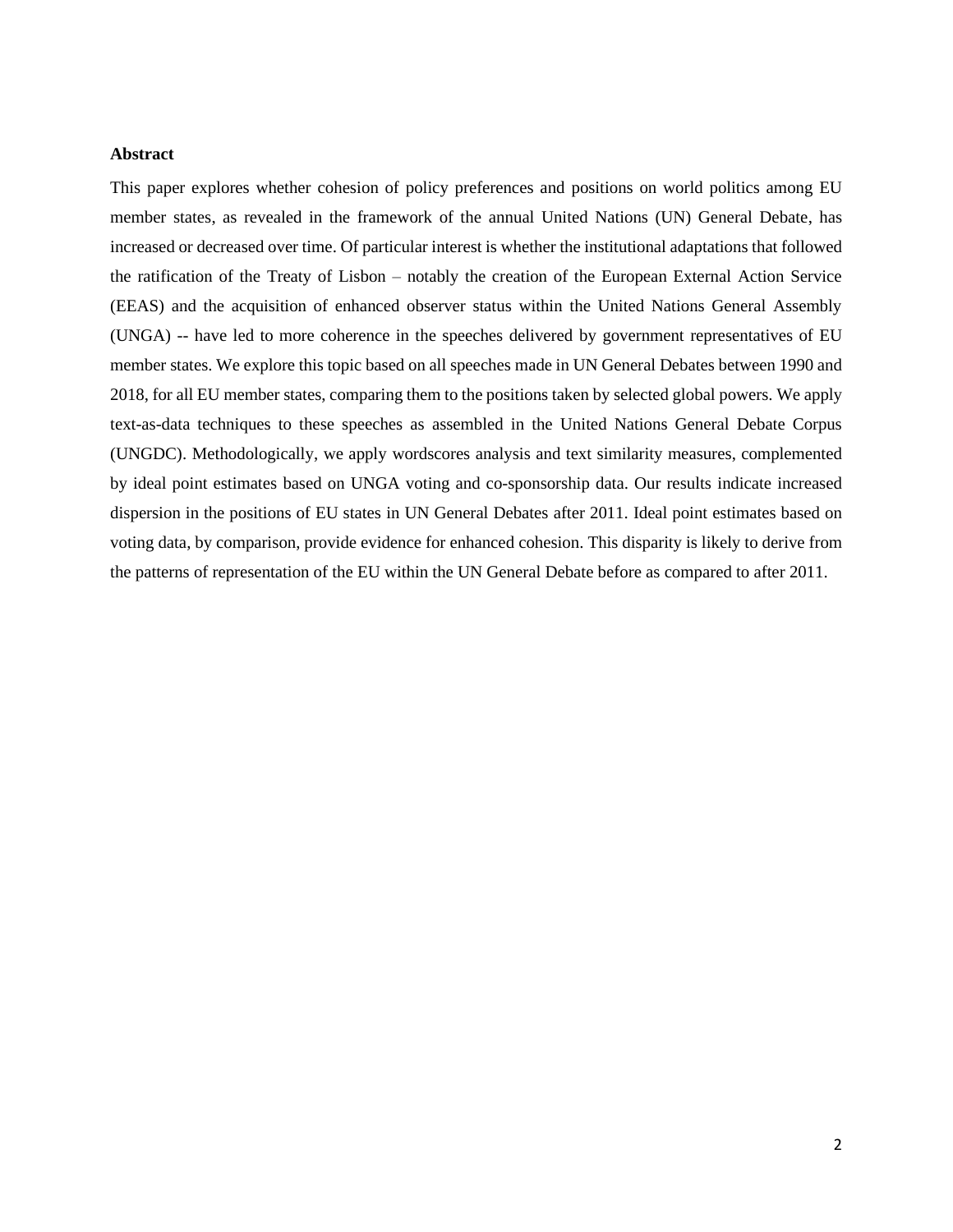## **1. Introduction<sup>1</sup>**

How does the European Union (EU) as a regional integration scheme operate within the United Nations (UN)? Has the implementation of the Treaty of Lisbon and the enhanced observer status that the EU gained in 2011 led to a more cohesive EU within the United Nations General Assembly (UNGA)? Can changes in EU cohesiveness be seen over time? Positions and priorities of UN member states are presented annually in the form of contributions to the UNGA General Debate, where heads of state of all UN member states address an international audience based on 15-minute speeches. <sup>2</sup> This paper analyzes, based on automated text analysis, the full corpus of General Assembly debates between 1990 to 2018. <sup>3</sup> We explore whether the EU has become either more cohesive or less cohesive in terms of its members' priorities as expressed within these debates, accounting for major steps in the EU's recent institutional developments. The enhanced observer status, attributed based on UNGA resolution  $65/276$ ,<sup>4</sup> allows the EU to participate in UNGA debates as an entity, to speak among representatives of major groups – before individual states – and to submit proposals and amendments to draft resolutions. It does not, however, provide the EU with (collective) voting rights. In the UN General Debate, the EU as a regional organization speaks alongside its individual member states. Prior to 2011, the EU speeches were delivered by the member state holding the rotating presidency of the Council of the European Union (formerly the 'Council of Ministers'). From 2011 onwards, however, the EU speeches have been delivered by the president of the European Council (which since the Treaty of Lisbon is a semi-permanent position of two and one-half years, renewable once).

Earlier analyses with a similar focus have explored the question of whether the coherence and visibility of the EU has increased since the Treaty of Lisbon (e.g., Blavoukos et al. 2016). The authors explored oral interventions made by the EU and by representatives of EU member states in the context of UNGA plenary meetings as well as meetings in the framework of the UNGA's six committees. The analysis was for a total of six UNGA sessions. Blavoukos et al. found that increasingly, the EU Delegation has intervened in these meetings and presented the EU's common positions, with this decreasing the occurrence of the Council

<sup>&</sup>lt;sup>1</sup> An earlier version of this paper has been presented at the 78th Annual Conference of the Midwest Political Science Association (MPSA), 14 – 18 April 2021 (online) and at the Annual convention of the International Studies Association (ISA) March 28 - April 2, 2022. We notably thank Spyros Blavoukos, Katja Biedenkopft, Hyunki Kim and Chen Kertcher for helpful comments and suggestions.

 $2$  In 2020, for the first time, the General Debate was held as a largely virtual event.

<sup>&</sup>lt;sup>3</sup> Jankin Mikhaylov, Slava; Baturo, Alexander; Dasandi, Niheer, 2017, "United Nations General Debate

Corpus", https://doi.org/10.7910/DVN/0TJX8Y, Harvard Dataverse, V5. Also see Chelotti et al. (2021).

<sup>4</sup> See United Nations General Assembly (2011).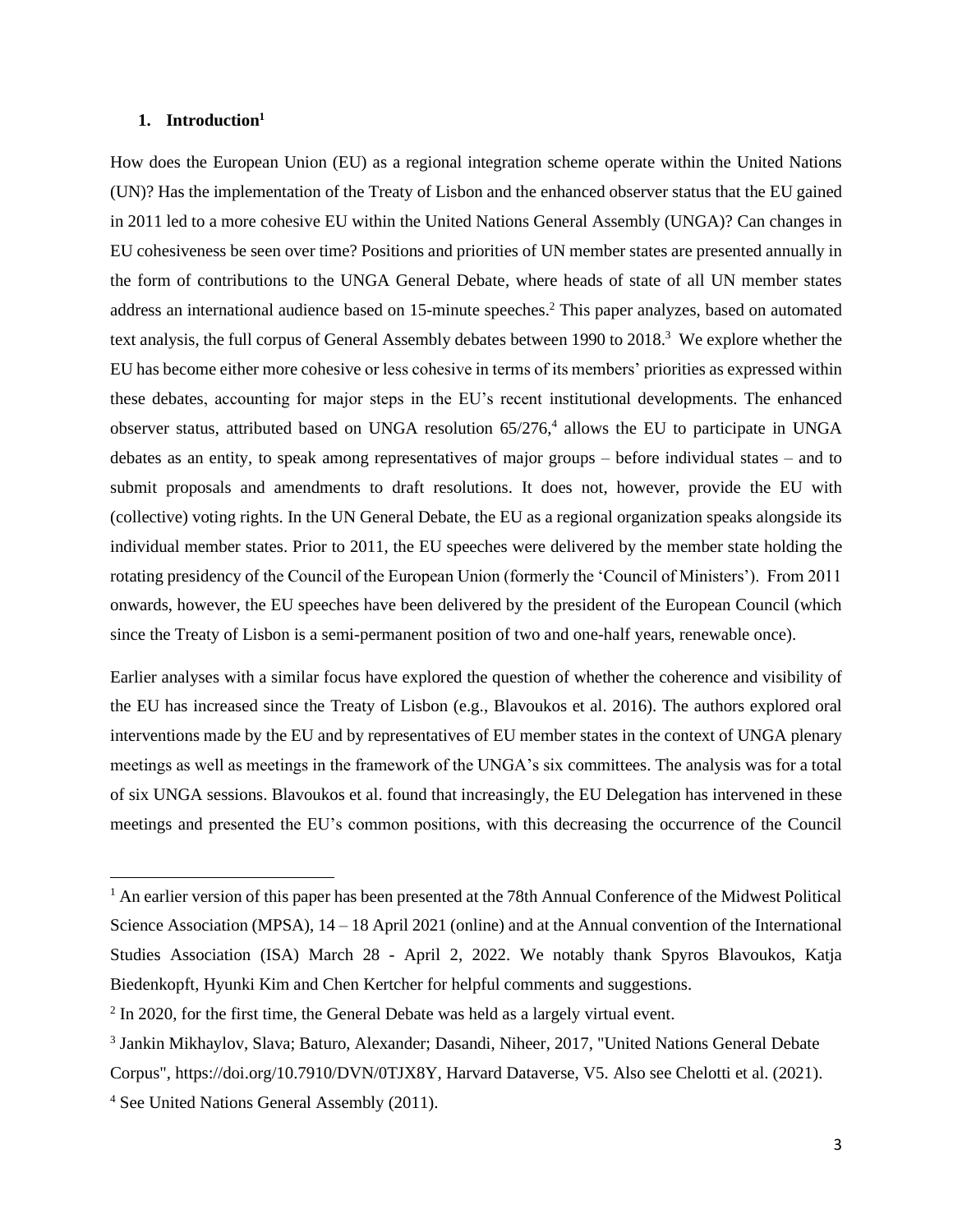Presidency's declarations. According to the authors, the Treaty of Lisbon and the introduction of the EU's enhanced observer status – established based on resolution 65/276 in 2011 – contribute to a more coherent EU presence at the UNGA. Similarly, Guimarães (2015) describes how on 22 September 2011, the speech by the President of the European Council in the UN General Debate, opening the 66th session of the UNGA, changed the ways in which the EU participates in the work of the organization; it was for the first time that the EU's positions were not conveyed by an EU member state (in its capacity as president of the Council), but by the (semi-permanent) President of the European Council. This development, according to the author, is likely to strengthen the role of the EU in the UN. Baturo et al. (2017) demonstrated, more generally, how member state priorities and preferences can be extracted from speeches provided in the UN General Debate, opening the respective yearly sessions of the UNGA. The analysis was based on the UNGDC 1970 to 2014. Clearly, such information can be of much value, next to insights gained from the analysis of EU voting coherence on UNGA resolutions (e.g. Yin and Hosli 2013). More recently, Chelotti et al. (2021) find that, based on an analysis of the UNGDC, EU membership has generated socialization effects that were reflected in preference convergence within the UN General Debates. Accordingly, (prospective) membership of this regional organization has led UN member states to articulate more similar positions within the UN General Debates.

We build on such prior analyses, using automated text analysis of the UNGDC – complemented by some additional techniques – to assess the extent to which the Treaty of Lisbon and the EU's enhanced observer status at the UNGA are likely to have affected the extent of cohesiveness with which EU member states act within the UNGA and articulate their views on major issues related to world politics.

Our paper is structured as follows: Section 2 describes the background to the ways in which the EU operates as an entity within the UN, and notably within the UNGA. While section 3 explains the documents collected for this paper and the ways with which we are analyzing them, section 4 presents the results of the analysis. Finally, section 5 summarizes the main findings of our paper and concludes.

#### **2. The EU in the UN: Coherence and Dissonance over Time**

Concrete steps towards the development of a more integrated political entity were taken in Europe with the initiation of European Political Cooperation (EPC) in the 1970s. Since then, in the course of various Treaty revisions, obligations for EU member states to act cohesively within international organizations have gradually increased. This also applies to the UN and even in the Security Council, where two EU member states – France and the United Kingdom – hold a permanent seat. With Brexit having been implemented, coordination among the EU states in the UNSC may get more complicated.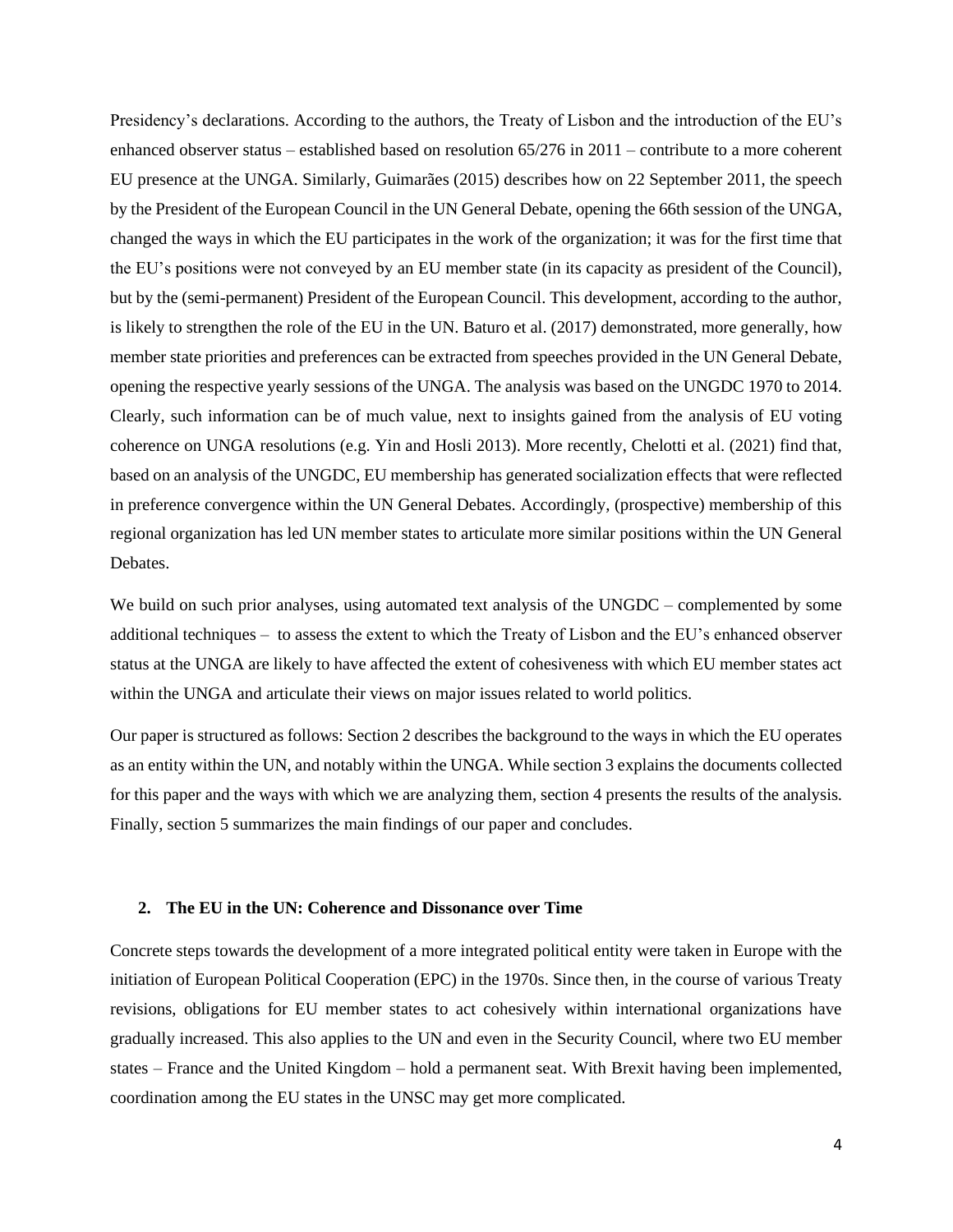In general, coordination among EU states within the UN has not always been easy, as their priorities as regards major issues in world politics may differ. This is not surprising, given the EU consists of essentially 27 sovereign states who together form a regional organization. Such 'dissonance' among the EU's member states was demonstrated, for example, in the EU's position within the UNSC on the case of Iraq, and later approaches towards the crisis in Libya. Nonetheless, over time, the EU has increasingly created patterns leading to more tools and channels for coordination, with significant steps having been taken with the implementation of the 2009 Treaty of Lisbon. EU Delegations across the world aim to coordinate the position of EU member states to enhance the organization's capacity to 'speak with one voice'.<sup>5</sup>

With the establishment of the EEAS, an actual 'diplomatic arm' of the EU has been created.<sup>6</sup> Simultaneously, the representations of the EU globally have been turned into EU Delegations. For example, the EU Delegation in New York acts as a crucial bridge between the EU and the UN and coordinates the positions of the EU member states within the various entities at the UN headquarters. Work at the EU Delegation is characterized by a multitude of meetings held annually to create common EU positions regarding the various items on the agenda of the UNGA (as well as the UNSC). Clearly, the establishment of EU delegations has also affected the ways in which the EU operates within the main committees of the UNGA.<sup>7</sup> It can be expected that with increased coordination activities of the EEAS and of the EU Delegations, EU coherence within the UNGA has increased over time; the enhanced observer status granted in 2011 is likely to have further strengthened this trend. Whether this hypothesis holds true is the main subject of our analysis.

## **3. Methodology and Document Selection**

The documents collected for this paper are based on the UNGDC, extracted from Harvard Dataverse. Our text collection covers the time span from 1990 (Session 45) to 2018 (Session 73). These documents form a particularly suitable collection, since in the General Assembly Debates, positions and priorities of UN member states are often stated in clearer ways than in the framework of other meetings, where more 'diplomacy', negotiation and mechanisms to induce compromise are likely to be applicable. Presentations in the annual General Assembly Debate tend to be open, frank displays of UN member states' positions on various aspects of world politics. Individual characteristics of representatives of UN member states – even

<sup>&</sup>lt;sup>5</sup> For a detailed overview of the role of the EU as a group within the United Nations, see Smith (2020).

 $6$  E.g., see Gstöhl (2012).

<sup>7</sup> On the role of the EU in the UN more generally, e.g. see Panke (2014).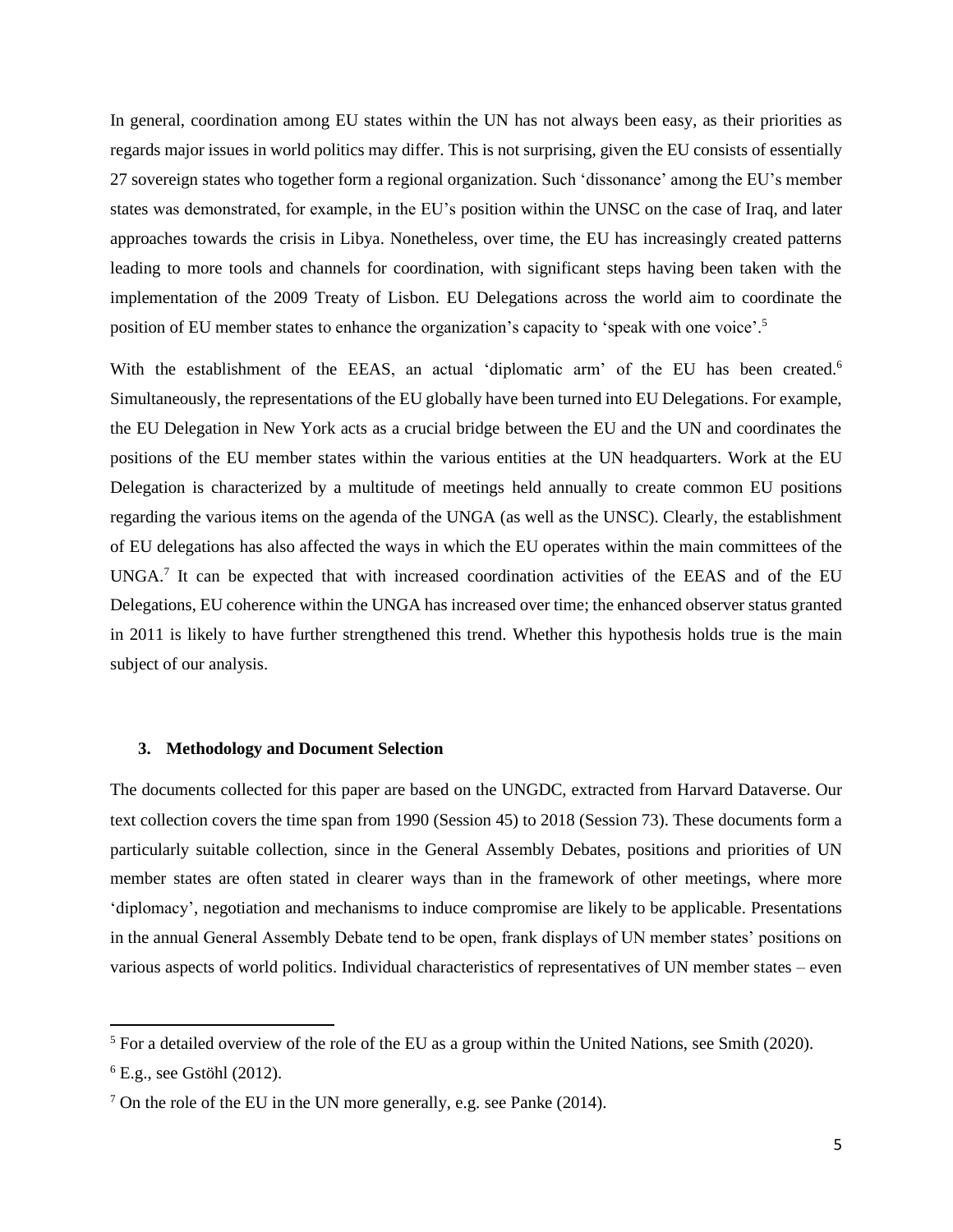personality traits – become visible in these appearances and often offer a welcome venue for the governments of UN member states to voice their concerns and opinions on a wide range of foreign policy themes.

Our analysis particularly aims to explore whether the institutional changes introduced by the implementation of the Treaty of Lisbon may have led EU member states to act more cohesively within the UN. It can be expected that enhanced coordination mechanisms based on the Treaty of Lisbon led EU member state government representatives speaking in the UNGA General Debate to display more cohesion on salient issues of world politics. The coordination mechanisms in this context, however, are likely to be less stringent than those aimed at achieving coordinated voting positions, for example, on resolutions voted on in the UNGA. In the latter case, positions are discussed and coordinated in the context of several meetings taking place at the EU Delegations in, for example, New York and Geneva (e.g., see Laatikainen 2017, Smith 2020). Similar patterns have been observed in the role of the EU Delegation to the African Union, AU (Reussner 2017). General Assembly Debates, in this sense, are likely to show less of the effects of *a priori* coordination.

Did the enhanced coordination lead presidents or prime ministers of EU member states to articulate more coordinated positions in front of the UNGA? Or did the institutional strengthening of the coordination mechanisms rather lead to a process where representatives of EU member states take the opportunity to articulate their own worldviews – rather than the coordinated, EU-wide perspective – to the other UN member states? Both are plausible scenarios. They can best be studied by resorting to the actual speeches given by these representatives and by analyzing them with appropriate techniques.

To explore whether there is increased cohesion among EU member states in their General Assembly Debate speeches over time, we extract positions based on the UNGDC text collection for all EU member states, by computing the respective wordscores and applying additional analyses. Wordscores analysis has become a popular text analytical technique to scale policy preferences (positions) of actors on *a priori* defined policy dimensions (Laver et al, 2003; Benoit et al. 2005). The wordscores are derived by comparing the occurrence of terms in reference texts, which define the anchor (end)points of a given political dimension, to term frequencies in virgin (analyzed) texts.

For our study, we map the wordscores for three policy dimensions, namely the dimensions USA - EU, USA-Russia and USA - China, for each year and each EU member state in the time span 1990 to 2018, i.e., for a period of almost three decades of General Assembly Debates. In our analysis, the reference points for examined policy dimensions are thus defined by speeches given by the US delegates, on the one hand, and by official EU, Russian and Chinese delegates on the other hand. We assign a reference score of 1 to the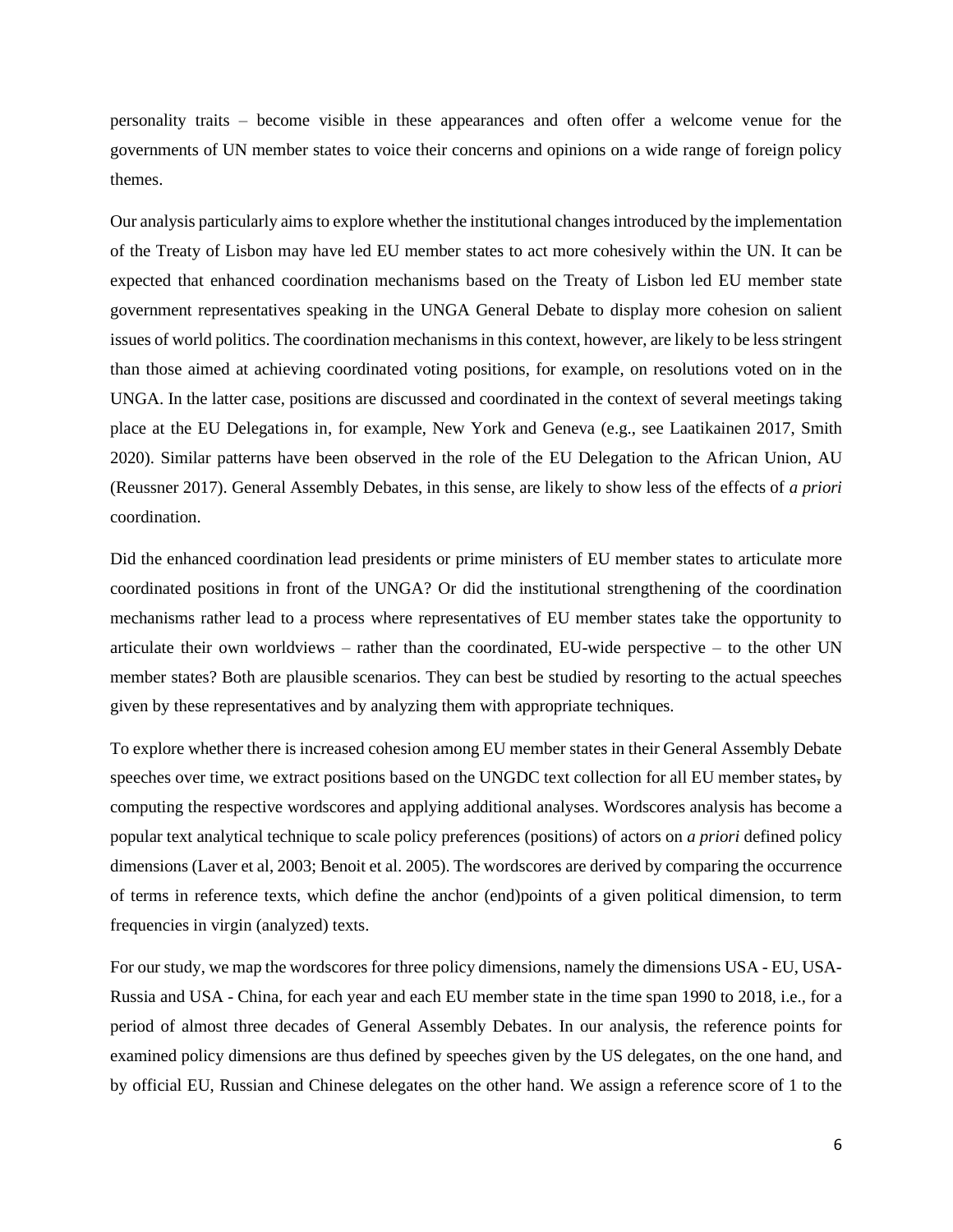speeches by the US delegates and a reference score of -1, in sequence, for the EU. We proceed in the same way for the Russian and Chinese speeches, respectively. Accordingly, if on the US-EU policy dimension, an individual EU member state obtains a score close to 1, it means that its position (as revealed in the speech) is close to that of the US. If the score is closer to -1, by comparison, then the speech is more similar to the coordinated EU stance.

While the wordscores capture the positions of EU member states on an *a priori* defined dimension, it is important to employ them to measure an overall EU policy coherence. To this end, we compute the standard deviations (spread) of wordscores for each year in the time span 1990 to 2018 for the EU member states. Higher values of standard deviations indicate a greater (or reduced) level of incoherence (or coherence) of EU members states' positions within the UN General Assembly Debates.

#### **4. Analysis and Evaluation**

Figure 1 depicts the standard deviations of wordscores – our measure of 'non-coherence' – for the US-EU policy dimension. Comparing the degree of coherence among the EU states in their governments' speeches before and after 2011, it seems the year 2011 marks a relatively sharp increase in non-coherence among their positions. This is a surprising result, as the 2011 speeches were given after the EU had been granted enhanced observer status within the UNGA (in May 2011) and the EEAS had been established.

There are two potential explanations for this result. The first explanation pertains to the fact that prior to 2011, the EU position was officially presented by a member state holding the (half-yearly) rotating presidency at the Council of the EU. The representative of this government – usually the president or prime minister – might have been presenting less the 'collective EU position' than the perspective of his or her own government, compared to the arrangement applicable in the more recent past. In other words, if the position was at odds with the positions of other EU member states, speeches by fellow EU governments would be recorded in our analysis with wordscores clustered around zero values: they would be at an equal distance then to the position of the U.S. and to the official EU position, respectively. The second explanation for our somewhat counter-intuitive result revolves around the fact that all EU member states, prior to 2011, may have felt somewhat obliged to adhere to the overall EU position, leading to a lower spread of wordscores and accordingly, lower standard deviations. According to this line of reasoning, the establishment of the EEAS and the acquisition of the EU's enhanced observer status in 2011 could thus potentially have taken the pressure off EU states to collectively represent the EU point of view in UN General Debates and induced them to rather speak more specifically on behalf of their own member state. This could be particularly relevant for some EU states whose governments are usually seen as important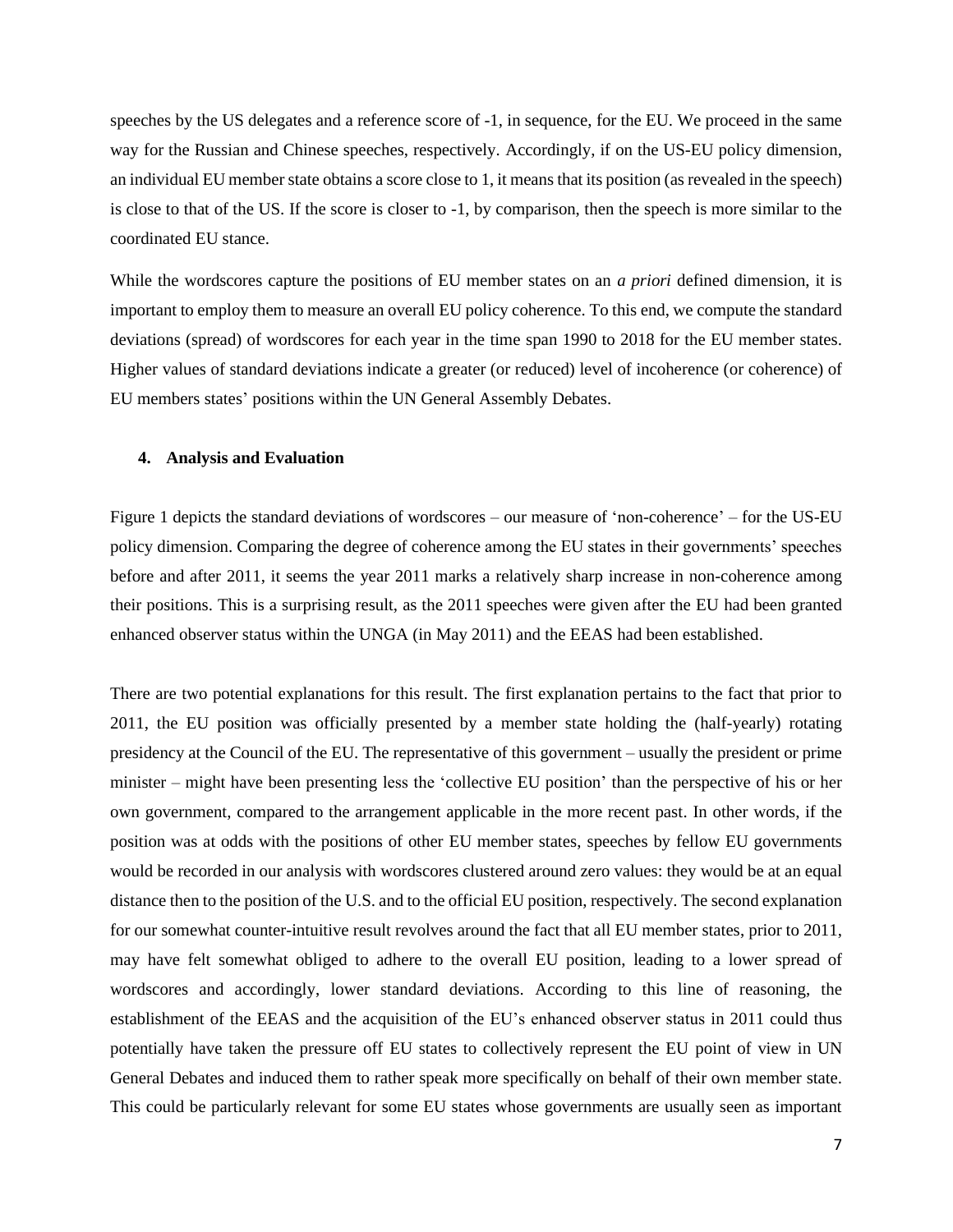from an international perspective, among them Germany and France. Alternatively, the EEAS could have been better able to present the overarching EU position than the member states holding the rotating presidency did before; while some EU states closely adhere to this position, others present rather different views on world politics, leading to a large spread of positions on salient topics among the member states of the EU. Finally, another explanation might be that the effects of the global financial crisis have affected EU states in different ways, leading them to articulate partially opposing positions on major issues in world politics (potentially reflecting a 'North-South division' within the EU itself).

**Figure 1**. Extent of coherence among EU member states' positions on the U.S. - EU policy dimension as assessed by wordscores (UNGA General Debates, 1990 – 2018)



Another possible explanation for the (somewhat unexpected) change after 2011 might also be that increased cohesion as regards positions on UN resolutions, induced by enhanced dynamics of coordination due to e.g. the EU's enhanced observer status, may have led governments of EU member states to pursue another path in the General Debates framework, articulating their 'own' foreign policy positions more explicitly compared to discussions and voting procedures on UNGA resolutions. In a way, de facto increased coordination of positions taken within the UNGA and the UNSC could then have been 'counterbalanced' to a certain extent by taking up own, more nationally-oriented positions in the framework of the UN General Debates.

However, after what seems to be a fairly steep increase in the extent of 'incoherence' among EU member states' positions shortly after 2010, EU coherence seems to have increased again by 2018. Once respective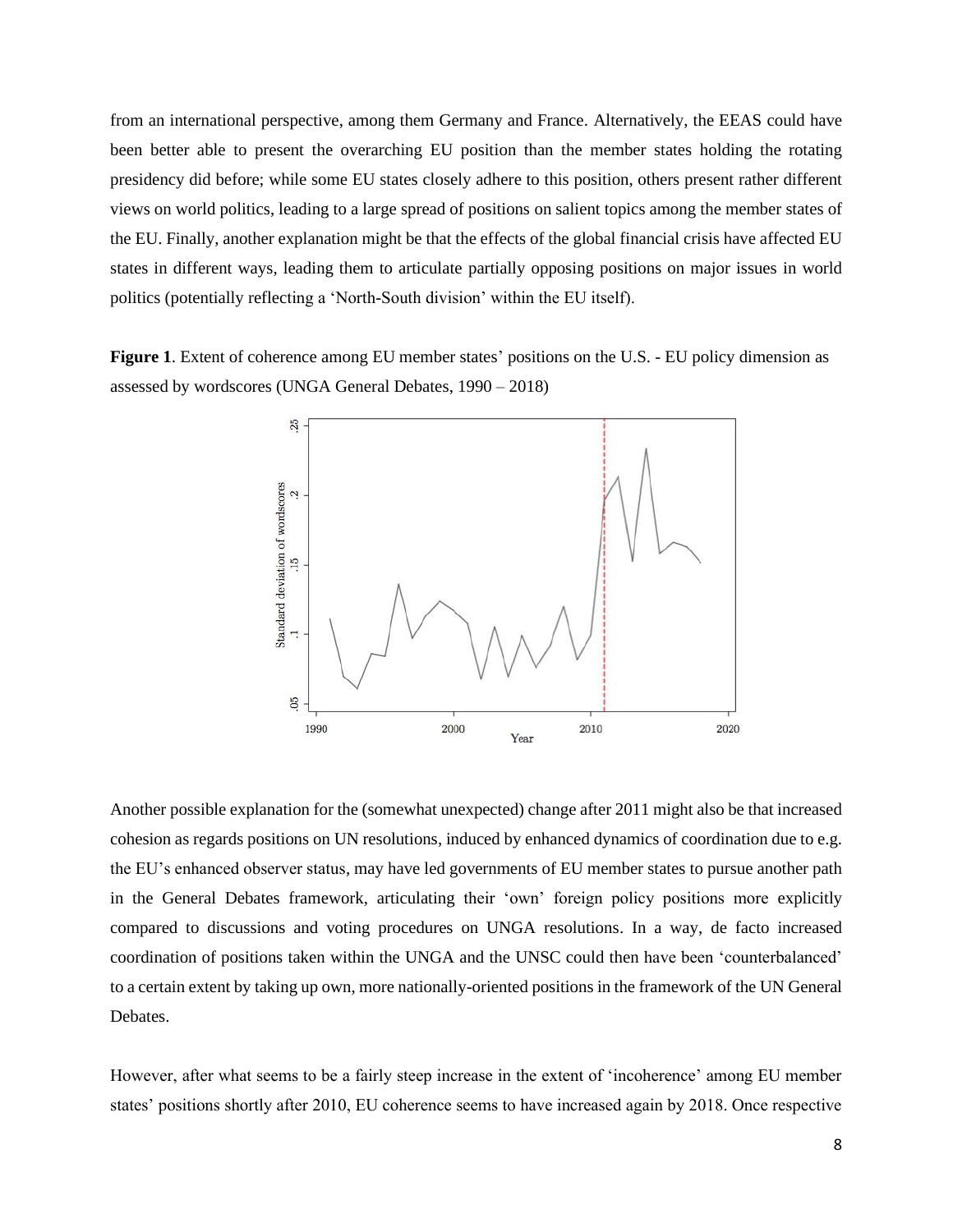data are available for this, it would be valuable to see whether this trend was continued in the years 2019 and 2020.

**Figure 2.** Extent of coherence of EU member states' positions on the U.S. - Russia policy dimension (UNGA General Debate, 1990 – 2018)



Figure 2 demonstrates the respective results when applying the US – Russia dimension to the set of EU states' UN General Debate speeches. Since this dimension does not involve the EU official position, the analysis is somewhat more straightforward: It captures the positions of individual EU member states compared to those encompassed by the delegates of the United States and Russia, respectively, as assessed by the wordscores analysis. From the General Debate of 2011 onwards -- although to a lesser extent than seen in Figure 1 -- we again observe a sharp decrease in the coherence of positions by EU member states. Thus, the establishment of the EEAS and the 2011 enhanced observer status coincided with a greater dispersion of EU member states' preferences on this dimension, as articulated in the context of the UN General Debate. Whether this relationship is a causal one of course remains unclear, as this decrease in coherence could also be due to other factors, such as reactions to the global financial crisis. Nonetheless, the finding supports the argument that the EEAS formation and increased coordination due to the EU's enhanced observer status in the UNGA have not induced increased coherence of the speeches made by governments of EU member states in the General Debate.

It could be the case that these institutional adaptations have 'liberated' EU member states from adhering to a coordinated EU position, which largely defined the contours of EU member states' General Debate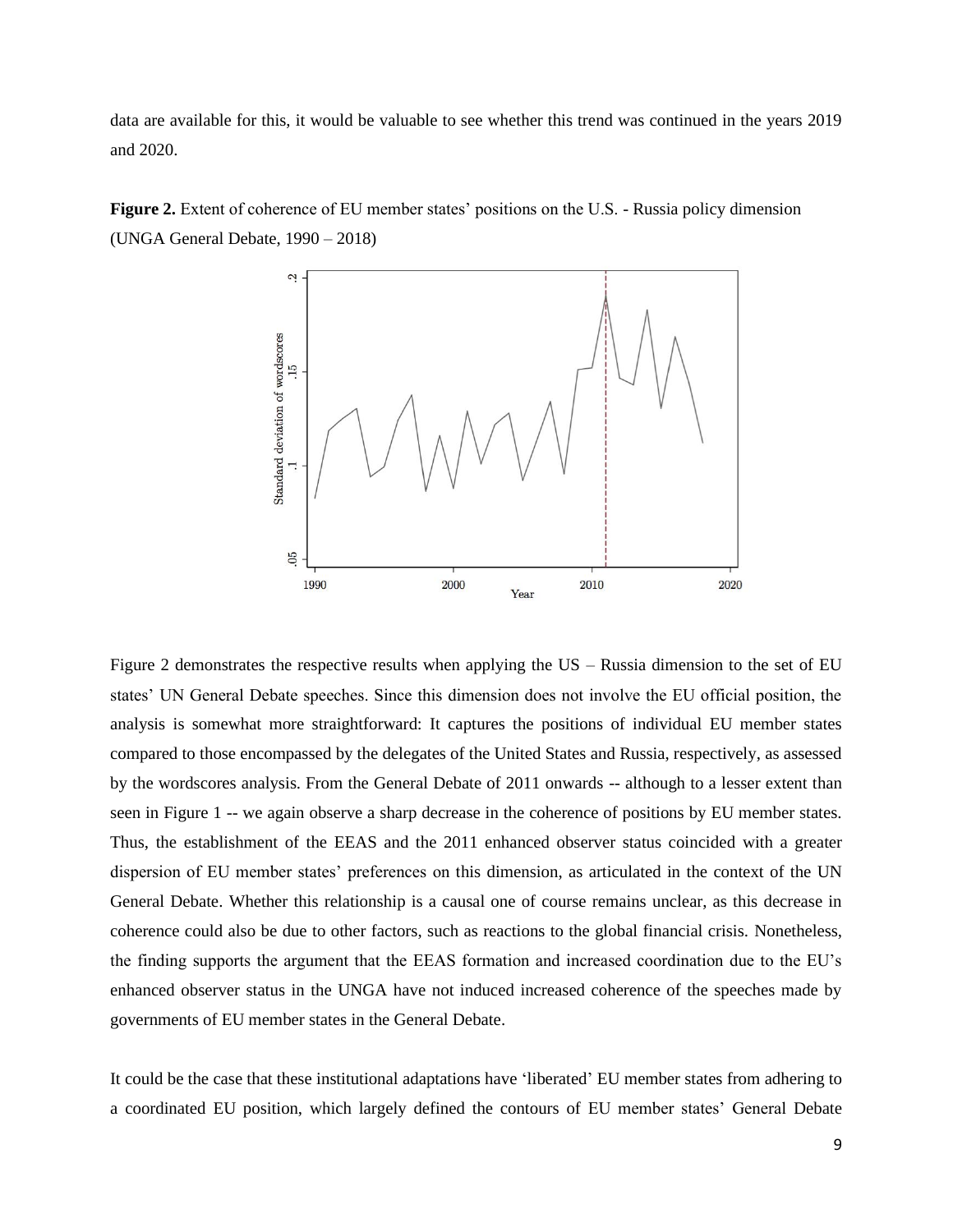speeches before. On the other hand, we observe that this initially decreasing coherence is gradually disappearing again in recent years, by 2018 reaching levels of coherence similar to those observed prior to 2011. Hence, after a trend of deviation from the 'common EU position' displayed in the framework of the UN General Debate speeches, EU member states seem to have demonstrated a tendency again to follow a more coordinated stance by about 2018. We do not know whether this coordination is due to the strengthened internal foreign policy coordination mechanisms applicable within the EU or whether this is a sheer artifact of some more general global trends and developments. For example, the initiation of the Trump administration in the U.S. might have induced EU states to take up a more unified 'front' in the ways they reflected on global issues in front of the UNGA. Similarly, the tensions between the EU and Russia, notably due to the crisis related to the Ukraine and the position of the Crimea, are likely to have caused a more 'coordinated' policy response by EU member states, also as reflected by speeches in front of the UNGA. Nonetheless, the level of coherence, as shown notably in Figure 1, did not reach the pre-2011 levels again in the more recent past.

Figure 3, which depicts the extent of EU member states' coherence on the U.S. - China policy dimension, provides results that are largely congruent with those displayed in Figure 2, although the decrease in coherence in 2011 and onwards seems to be less consistent, displaying some spikes in both directions. A notable increase in 'incoherence' among the EU states can be seen to have occurred around the year 2014. This could either be related to EU member states' positions on the Belt and Road Initiative, BRI (which led to a division within the EU as to how to approach this initiative) or to discussions within the EU regarding how to interact with China on the topic of human rights. Clearly, compared to the positions taken by the representatives of the U.S. and China in their General Assembly speeches, EU member states demonstrated less internal coherence after 2011, with a general – albeit irregular -- trend towards more coherence again in the more recent past.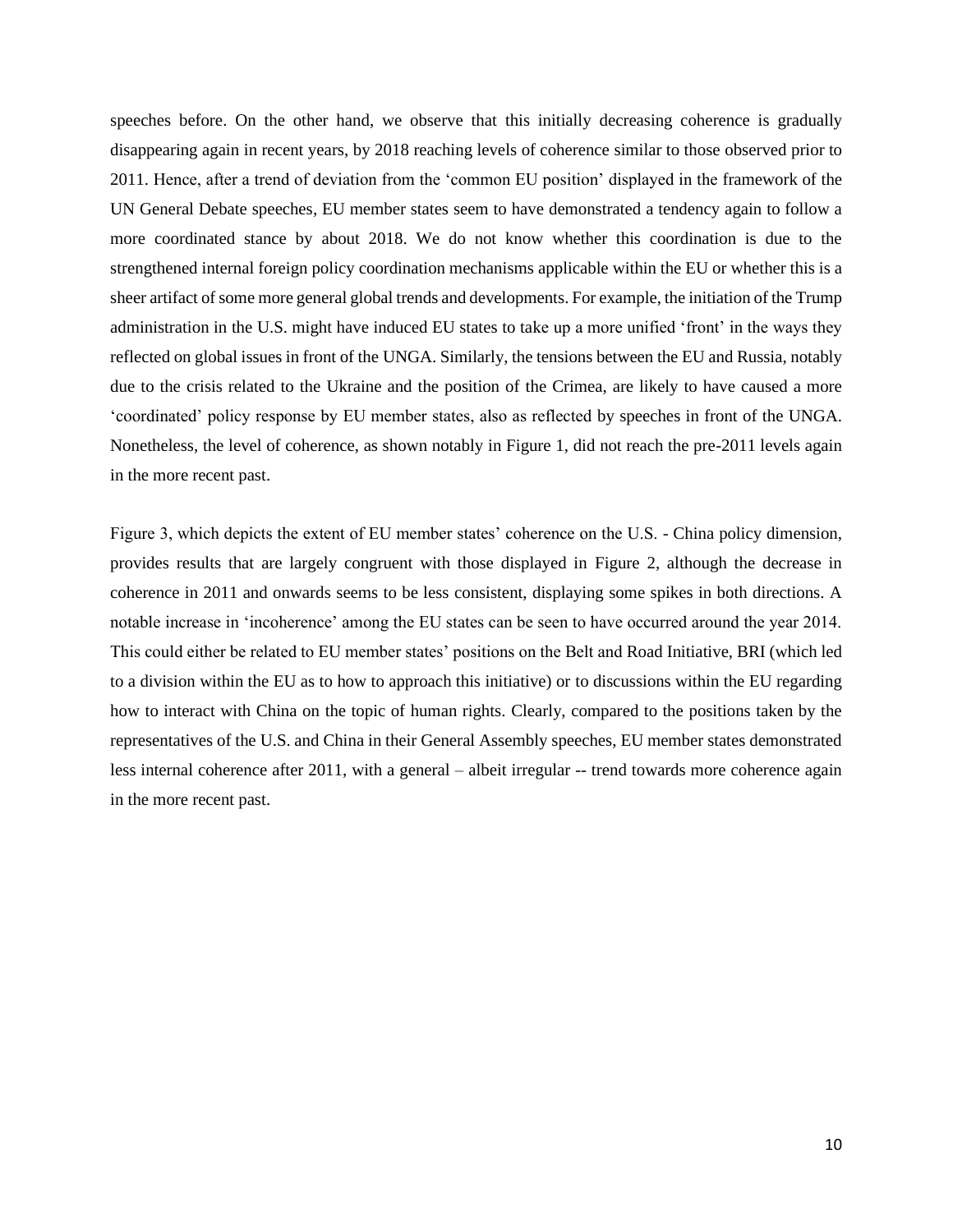**Figure 3.** Extent of coherence of EU member states' positions on the U.S. - China policy dimension (UNGA General Debate, 1990 – 2018)



For the time space 1990 to 2018 the analysis demonstrates that the institutional adaptations within the EU, the acquisition of enhanced observer status and the related enhanced coordination mechanisms via the EU Delegations, against out earlier expectations, did not initially lead EU member states to voice similar positions on world politics in front of the UNGA. On the contrary, the heads of state or government of EU members may have seen the UN General Debate as an opportunity to voice their national perspectives and concerns more explicitly, deviating from the general trend inducing EU states to coordinate their positions (e.g., on UNGA resolutions voted on, or within the UN Security Council). Over time, however, as our empirical analysis reveals, the contents of the speeches by delegates of EU states have again become somewhat more 'aligned', potentially reflecting a delayed reaction to overall coordination processes within the EU.

To further corroborate the findings stemming from our wordscores analysis, we compute text similarity measures between the speeches representing the official EU position (again the speeches of the EU states holding the rotating presidency in the Council prior to 2011 and the speeches by the president of the European Council thereafter) and speeches by the government representatives of individual EU member states. Methodologically, we employ cosine similarity measures ranging from 0 (implying texts have nothing in common) to 1 (reflecting the fact that it is exactly the same text). Naturally, higher scores correspond with greater similarity. Contrary to the Jaccard similarity, which takes into account a unique occurrence of words, the cosine similarity relies on the total frequency of words and is one of the most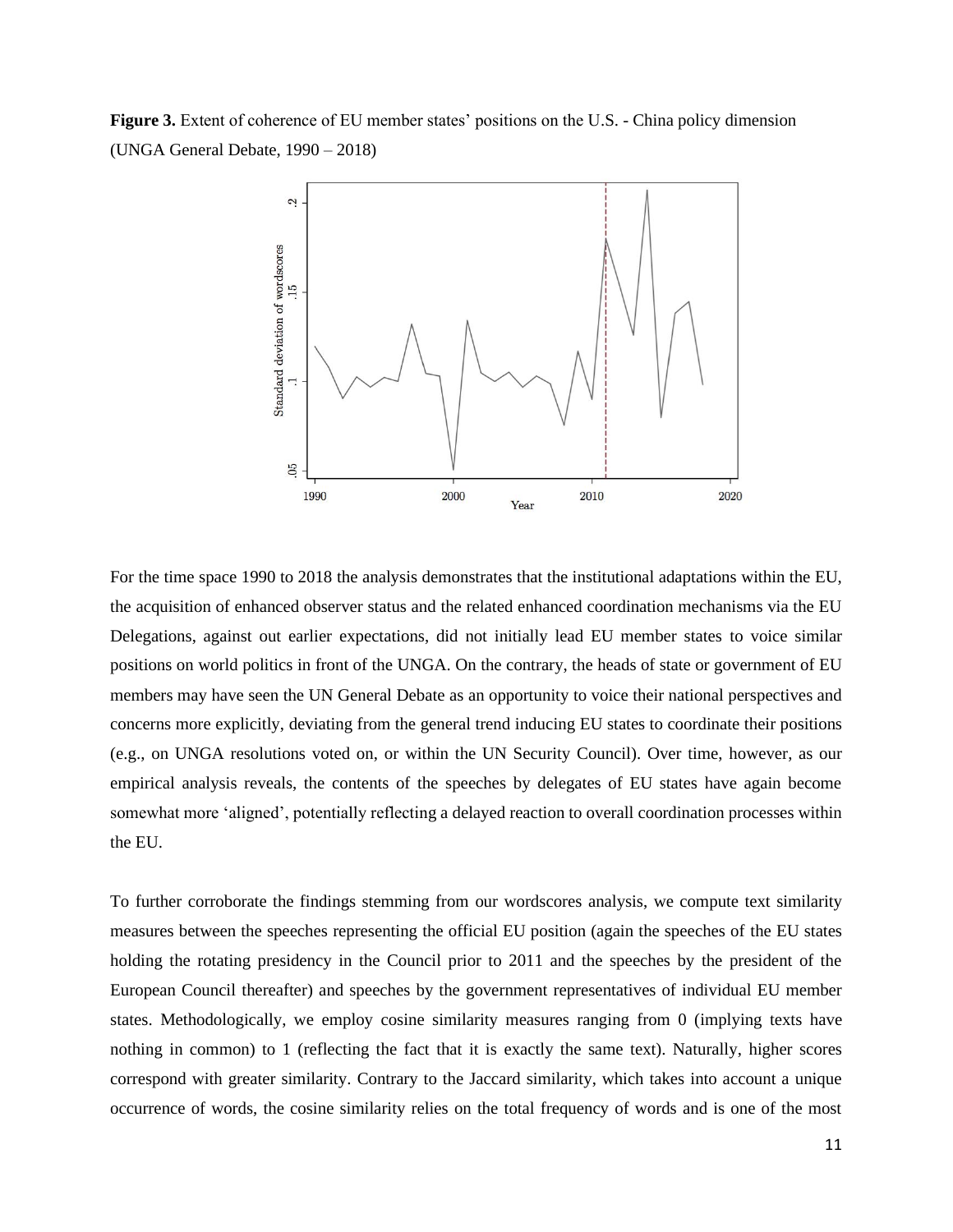common measurements of text similarity, not least for measuring the similarity between word embeddings. As was the case for the wordscores analysis above, the similarity measures are derived for all EU member states and for all years in the time span 1990 to 2018. For each year, the degree of similarity between EU member states' speeches and the official EU speech is calculated as an arithmetic average of similarity scores for all EU states in a given year (i.e., we do not weigh EU members based on criteria such as, for example, population size or economic power, as within the UN, each state essentially has the right to an individual 'voice' and full representation). A greater average text similarity value naturally represents a higher degree of similarity of the respective speeches.





As the results displayed in Figure 4 reveal, in the course of the 1990s, the similarity of speeches by EU member states and the EU as a collective (represented by the speech of the president of the European Council) was much higher than it was in later time spans.<sup>8</sup> Although we do not see a sharp decline in the

<sup>&</sup>lt;sup>8</sup> The results in Figure 4, compared to Figures 1-3, have to be interpreted in 'reverse' ways, as higher dispersion of wordscores displays higher divergence, but higher similarity scores reflect higher degrees of 'cohesion'.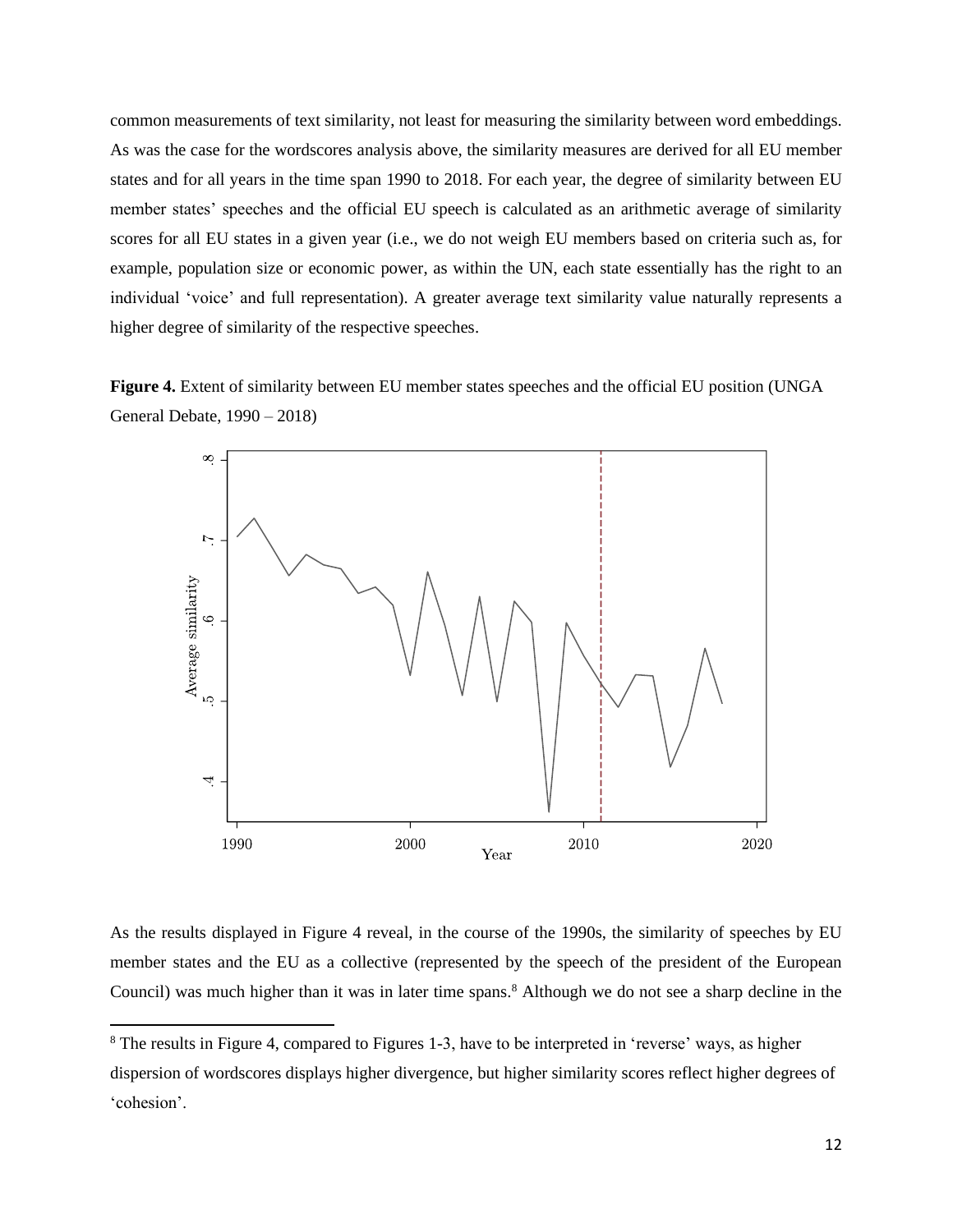similarity index in the year 2011 (the 'main point of assessment' in our analysis), we still observe that the text similarity scores show a declining trend. This provides additional evidence for the finding that the institutional adaptations resulting from the Treaty of Lisbon did not lead to more cohesion among EU states in the framework of UN General Assembly Debates. This additional analysis, moreover, shows that around the time of the global financial crisis, EU member states in their UN General Assembly speeches seem to have deviated quite strongly, on average, from the collective EU position – demonstrating divisions within the EU as to how to tackle and respond to the effects of the crisis.

#### **5. Exploring Cohesion: Alternative Approaches**

Moving beyond text-as-data techniques, we now further examine whether other indicators capturing EU member states' preferences reveal the same trend of convergence or divergence over time and notably, changes around the year 2011. To this end, we first employ ideal point estimates based on techniques as devised by Bailey et al. (2017), for the time span 1990 to 2019.<sup>9</sup> Similar to the extent of coherence assessed earlier, of which the results are displayed in Figures 1 to 4 above, we now compute the standard deviation of ideal points. They are derived as follows. As a (single) policy dimension, positions towards the US are used, as derived by Bailey et al. (2017), reflecting the positions of states vis-à-vis what the authors label a 'US-led liberal order'. The ideal points have several advantages over dyadic similarity indicators, including more valid intertemporal comparisons.

Based on this alternative assessment, which uses votes cast on (disputed) UNGA resolutions in the UNGA as a basis, we observe a relatively high extent of non-coherence among EU member states before about 1998, which then, however, decreases by about 2000. It is conceivable that this 'alignment' of EU member states' positions around the start of the new millennium is related to the increased dynamics at the time towards the creation of the Euro as a single European currency and the establishment of the European Economic and Monetary Union (EMU). It could also be the case that efforts within the EU in terms of further integration after the internal market had been completed enhanced efforts to align on a policy dimension such as a global liberal order.

<sup>9</sup> For this data collection, information is available also for the year 2019. See

https://dataverse.harvard.edu/file.xhtml?persistentId=doi:10.7910/DVN/LEJUQZ/WU1MCH&version=27 .0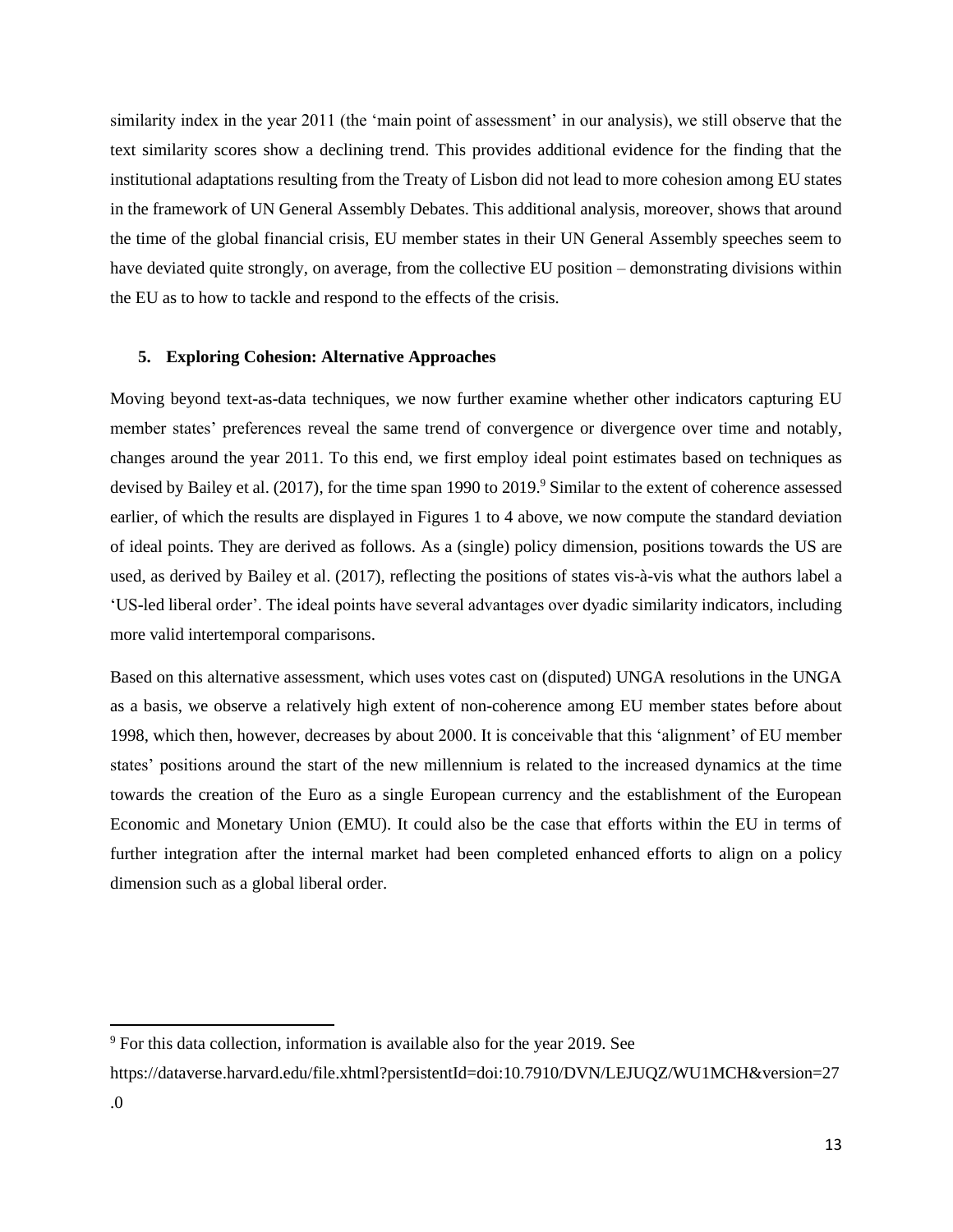**Figure 5.** Extent of coherence of EU member states' positions based on ideal point estimates (UNGA votes, 1990 - 2019)



The extent of 'incoherence', assessed by this technique, has dropped to about 0.2 just before the year 2000 and has oscillated around this level since then. The results, however, also reveal a spike in the degree of 'non-coherence' around the year 2010 – an effect that could again be explained by developments mentioned above, notably effects of the global financial crisis, creating contrasting reactions among the EU states as to how best to deal with this challenge.

While the ideal point estimates do not corroborate all findings discussed above – including the lower extent of cohesion among EU states in UN General Debate speeches after as compared to before 2011, as revealed by the wordscores and text similarity assessments – they corroborate the finding that the institutional changes induced by the Treaty of Lisbon did not always lead EU member states to 'speak with one voice' on the international level. Cohesion within the UNGA as concerns politically disputed resolutions (i.e., resolutions voted on by the assembly), has remained approximately equal for almost two decades (although an increase in non-coherence materialized around the year 2010). The institutional adaptations implemented in 2011, however, do not reveal a specific effect on the extent of EU cohesion.

Our second (alternative) approach to measure the coherence of EU positions before and after the establishment of the EEAS in 2011 employs the dataset on resolution co-sponsorship in the UNGA as recently presented by Finke (2021). Based on this data, we have created a variable capturing the degree to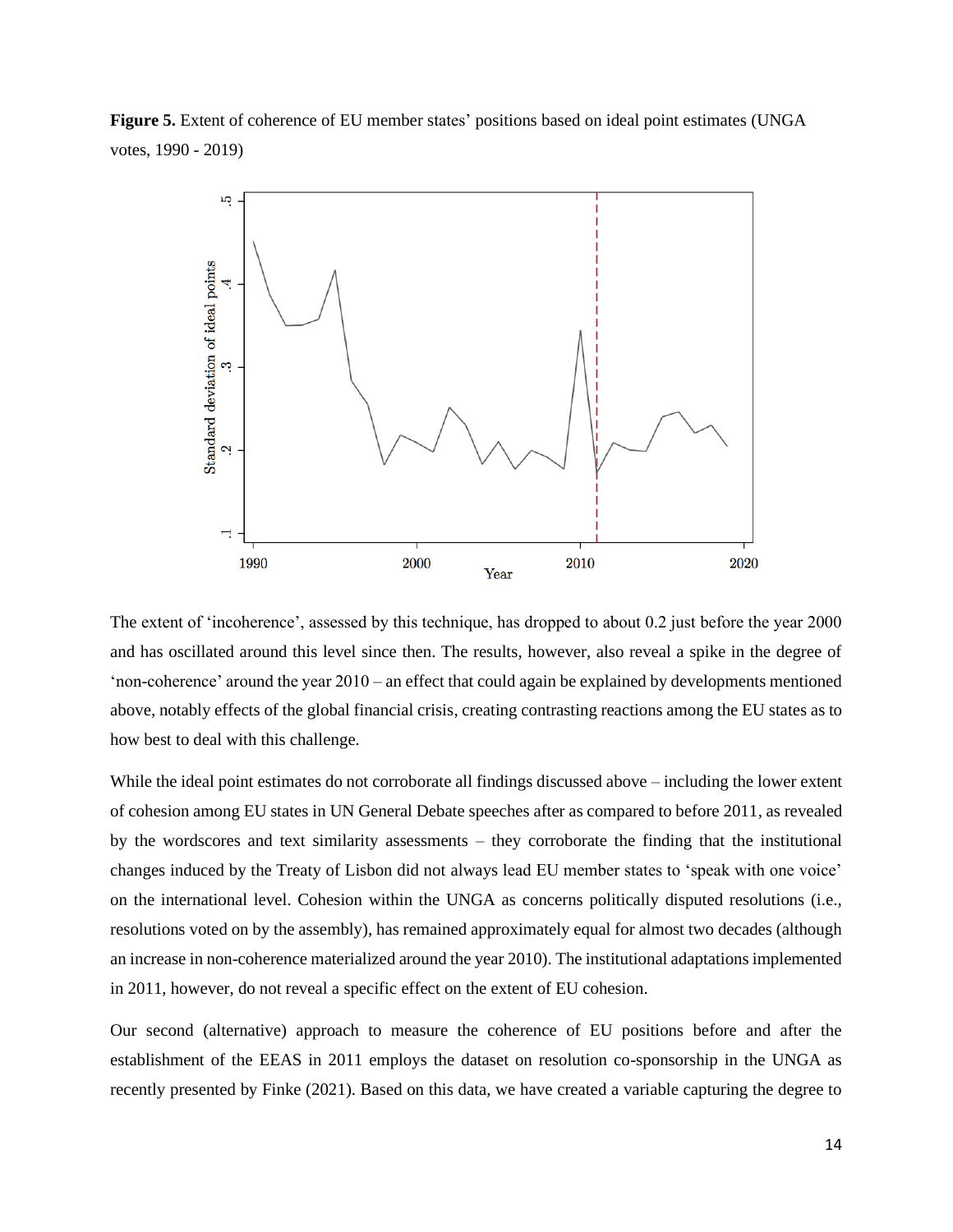which the EU member states tend to jointly co-sponsor UN resolutions. In other words, this variable contains information on the share of EU member states being listed as authors of such resolutions. Thus, a score of 50 percent indicates that half of the EU membership is involved in the co-sponsorship.

**Figure 6.** Extent of coherence of EU member states assessed based on co-sponsorship data (UN resolutions, 1995 - 2016)



We interpret higher scores as an indicator of a stronger coherence. Based on these scores (Figure 6), we observe that the degree of coherence has steeply increased in the time span 1995-2000. In this phase, the joint co-sponsorship score reached as much as 64 percent, but declined in the years afterwards. The lowest score (40 percent), as Figure 6 demonstrates, was attained in 2006. After that, coherence based on the cosponsorship measure has stabilized at a level of about 50 percent. Of course, in this time span, the EU experienced a strong enlargement, from a membership of 15 in 1995 to 25 by 2004. However, our analysis does not reveal a structural break around the year 2011, suggesting that the effect of major institutional changes within the EU did not directly translate into higher levels of co-sponsorship.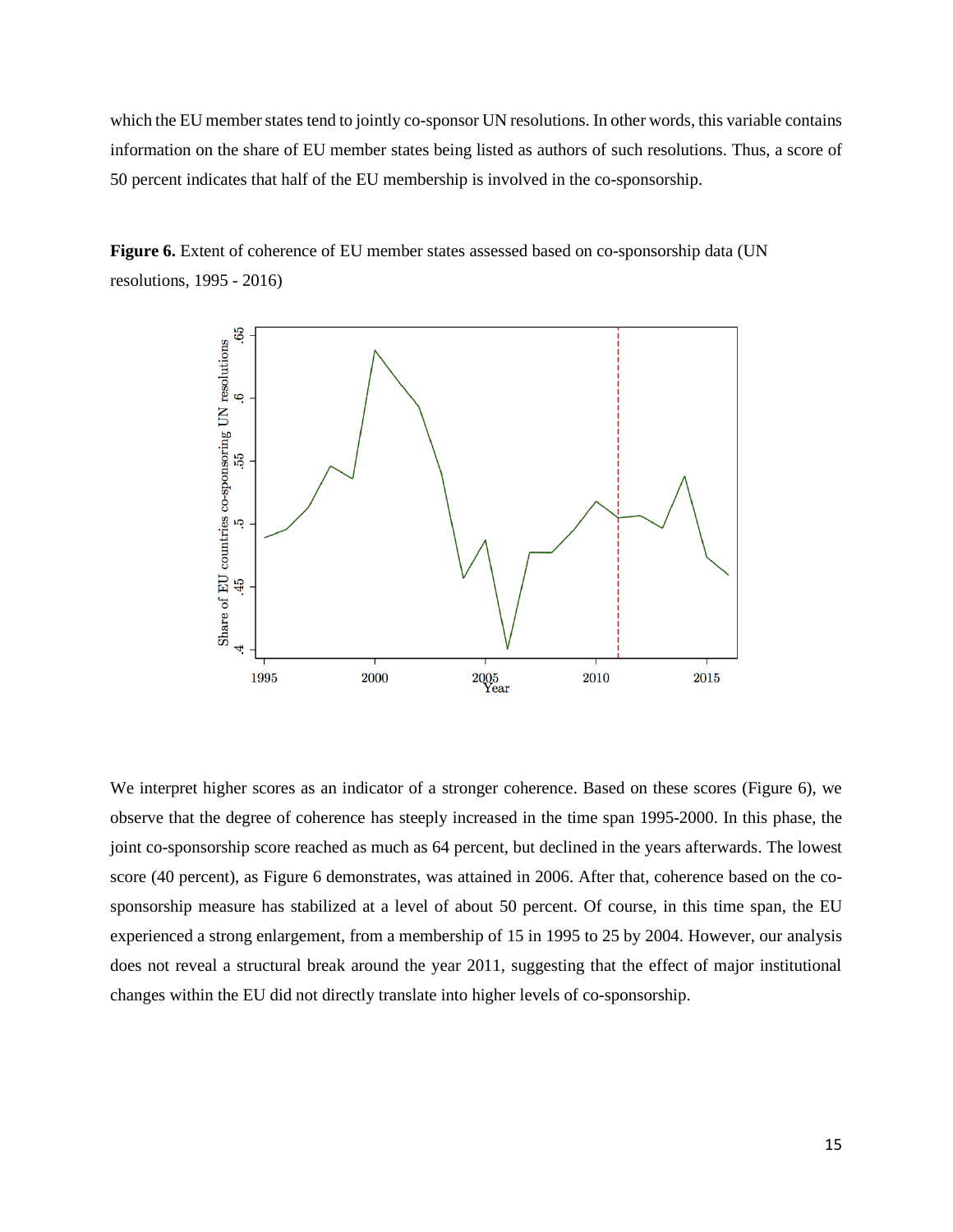# **6. Conclusions**

How have EU member states revealed their preferences in the context of UNGA General Debates over time and has coordination among them tended to increase? This paper explores, based on a wordscores analysis and text similarity measures, the positions of EU member states compared to those voiced by the EU as an entity, Russia and China between 1990 and 2018. In our empirical analysis, these are the three 'dimensions' assessed.

Our analysis reveals that institutional changes induced by the Treaty of Lisbon and the acquisition of the EU's enhanced observer status in the UNGA as a partial consequence of the changes, did not lead EU member state governments to articulate more similar positions within the UNGA General Debates on general issues of 'world politics'. This means they kept their 'freedom' to voice their own governments' views and positions, which contrasts with the several other enhanced coordination efforts among EU states to 'speak with one voice' within the UN. In more recent years, nonetheless, it seems that even within the UN General Debates, somewhat more EU alignment can again be seen (possibly as a reaction to the visions of e.g. the U.S. under the Trump administration on global affairs or China's worldviews as articulated within the organization).

To complement our analysis, we have also conducted ideal point estimates based on voting records in UNGA voting procedures. Underlying the analysis is the dimension (used by Bailey et al. 2017) of attitudes towards 'the US-led liberal order'. Results of this analysis partially corroborate the findings of the earlier explorations, but differ by demonstrating a trend towards more cohesion up to about the year 2000, a spike in non-cohesion around 2010 and then a (somewhat irregular) trend of moderate cohesion in more recent years. Clearly, voting on UNGA resolutions reflects more of a collective 'EU stance', not least due to the various coordination mechanisms in place since the implementation of the Treaty of Lisbon. By comparison, in our analysis of co-sponsorship of UN resolutions, we do not find effects (yet) of increased EU coordination.

It seems that in UNGA General Debates, heads of state or government of EU member states tend to articulate their (national) priorities and views on salient issues in world politics in a more individualized way, with more coordination only having gradually materialized in the more recent past. This contrasts with more alignment, for example, in the framework of positions and votes on resolutions tabled within the UNGA (and even the UNSC), where a multitude of meetings conducted by the EU Delegations increase the extent to which EU member states act as a 'unity' on the various issues dealt with by the UN.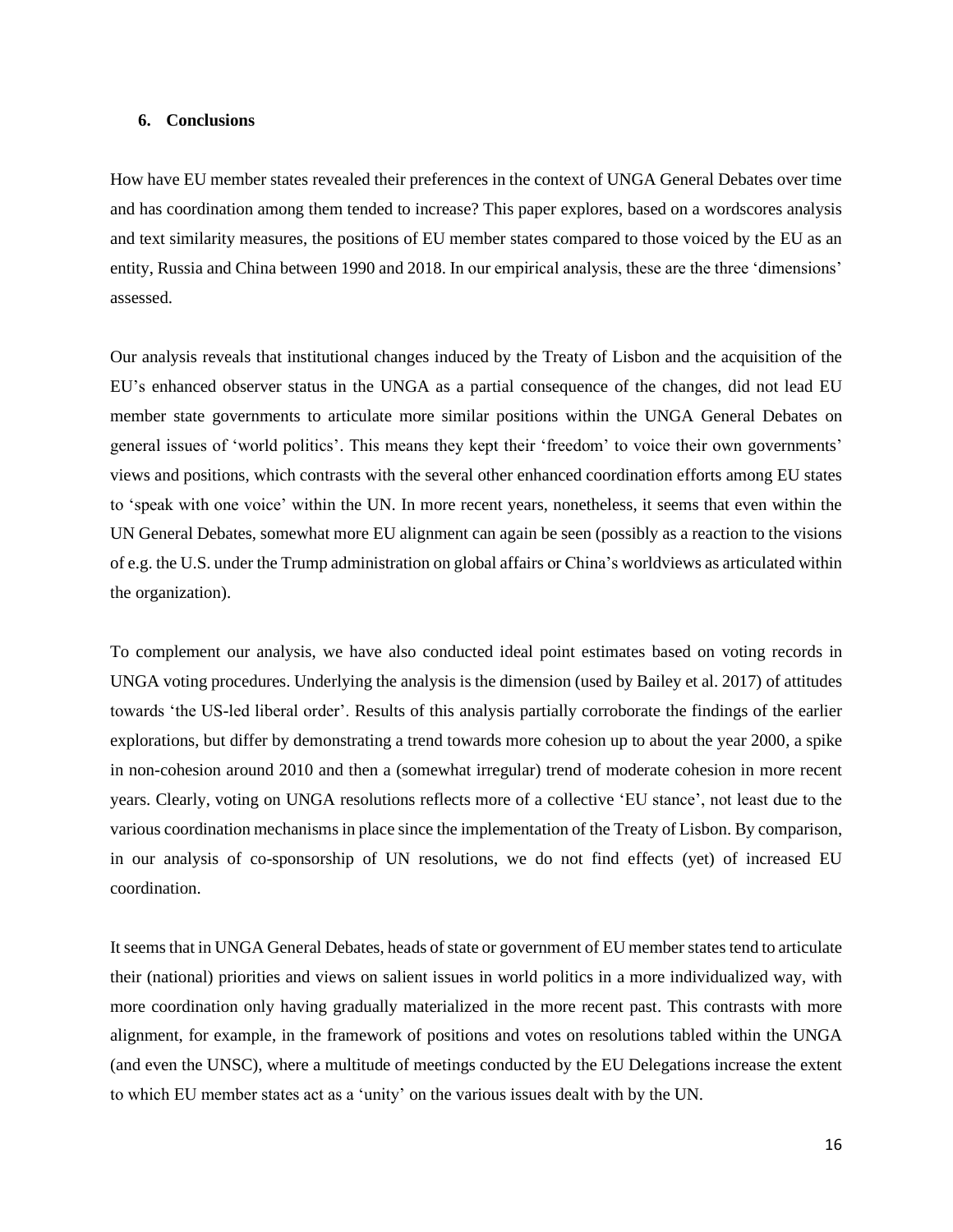Our paper has only analyzed a selection of potential dimensions on which EU member states might have aligned or shown divergence within the UNGA General Debates. However, EU member state positions compared to those articulated by the U.S., Russia and China, as well as the EU as an entity, can still be expected to be central to assess the extent of 'divergence' among the governments of EU states over time in terms of their views on salient issues of world politics. The year 2011 may have constituted a 'watershed moment' in terms of adapted institutional foundations to the EU's capacity to act as a unit within the UN, but in the context of the annual UNGA General Debate, its member states have nonetheless advocated their own positions and priorities, with coordinated perspectives only gradually materializing in later years. These results also testify to the observation that the UN still works based on the principle of 'one country, one vote' (or 'one country, one worldview'), as captured in these individualized speeches of the governments of an otherwise tightly-knit regional integration scheme (the EU). Our ideal point estimates based on UNGA voting data, by comparison, reflect a more 'cohesive' EU in voting processes, reflecting the intensive patterns of coordination preceding discussions and votes on salient topics addressed by the General Assembly.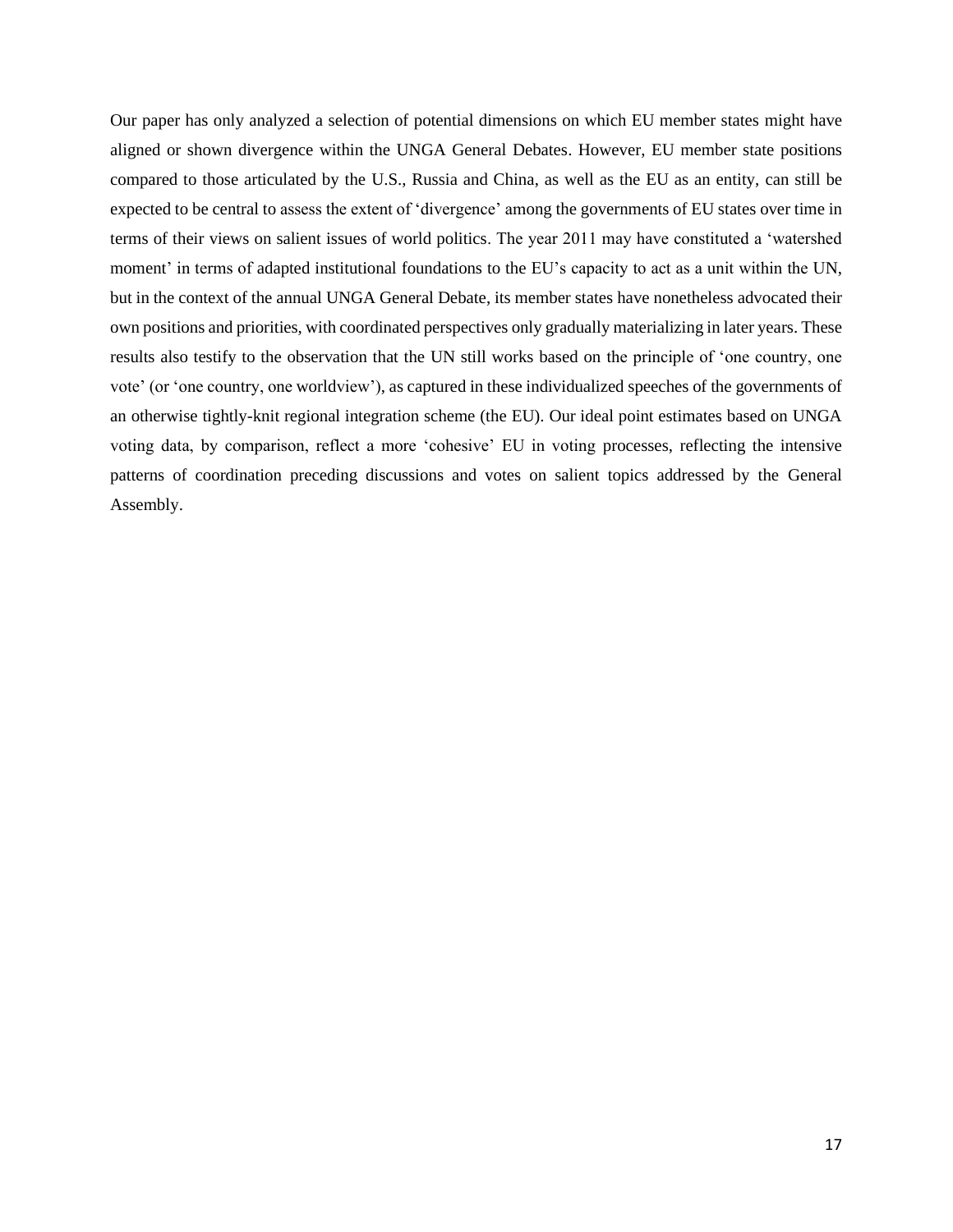# **7. Bibliography**

- Bailey, Michael, Anton Streznhnev, and Erik Voeten (2017). Estimating Dynamic State Preferences from United Nations Voting Data, *Journal of Conflict Resolution*, 61 (2), 430-456.
- Baturo, Alexander, Niheer Dasandi, and Slava Mikhaylov (2017). Understanding State Preferences With Text As Data: Introducing the UN General Debate Corpus, *Research & Politics*, 4 (2), [https://doi.org/10.1177/2053168017712821.](https://doi.org/10.1177/2053168017712821)
- Benoit, Ken, Michael Laver, Christine Arnold, Paul Pennings and Madeleine O. Hosli (2005). Measuring National Delegate Positions at the Convention on the Future of Europe Using Computerized Wordscoring, *European Union Politics*, 6 (3), 291-313.
- Blavoukos, Spyros, Dimitris Bourantonis, Ioannis Galariotis and Maria Gianniou (2016). The European Union's Visibility and Coherence at the United Nations General Assembly, *Global Affairs*, 2(1), 35-45.
- Chelotti, Nicola, Niheer Dasandi and Slava J. Mikhaylov (2021). Do Intergovernmental Organizations Have a Socialization Effect on Member State Preferences? Evidence from the UN General Debate, *International Studies Quarterly*, 0, 1–17.
- Finke, Daniel (2021). Regime type and co-sponsorship in the UN General Assembly. *International Interactions*, 47(3), 559-578.
- Gstöhl, Sieglinde (2012). EU Multilateral Diplomacy after Lisbon. More Single European Voice in the United Nations? In D. Mahncke and S. Gstöhl (eds.), *European Union Diplomacy. Coherence, Unity and Effectiveness*, Brussels: Peter Lang, 143-168.
- Guimarães, Fernando Andresen (2015). Speak up! Getting the EU a Voice at the UN General Assembly, in Joachim A. Koops and Gjovalin Macaj (eds.), *The European Union as a Diplomatic Actor*, Houndmills: Palgrave Macmillan, 88-102.
- Jin, Xi and Madeleine O. Hosli (2013). Pre- and Post-Lisbon: European Union Voting in the United Nations General Assembly, *West European Politics*, 36 (6), 1274-1291.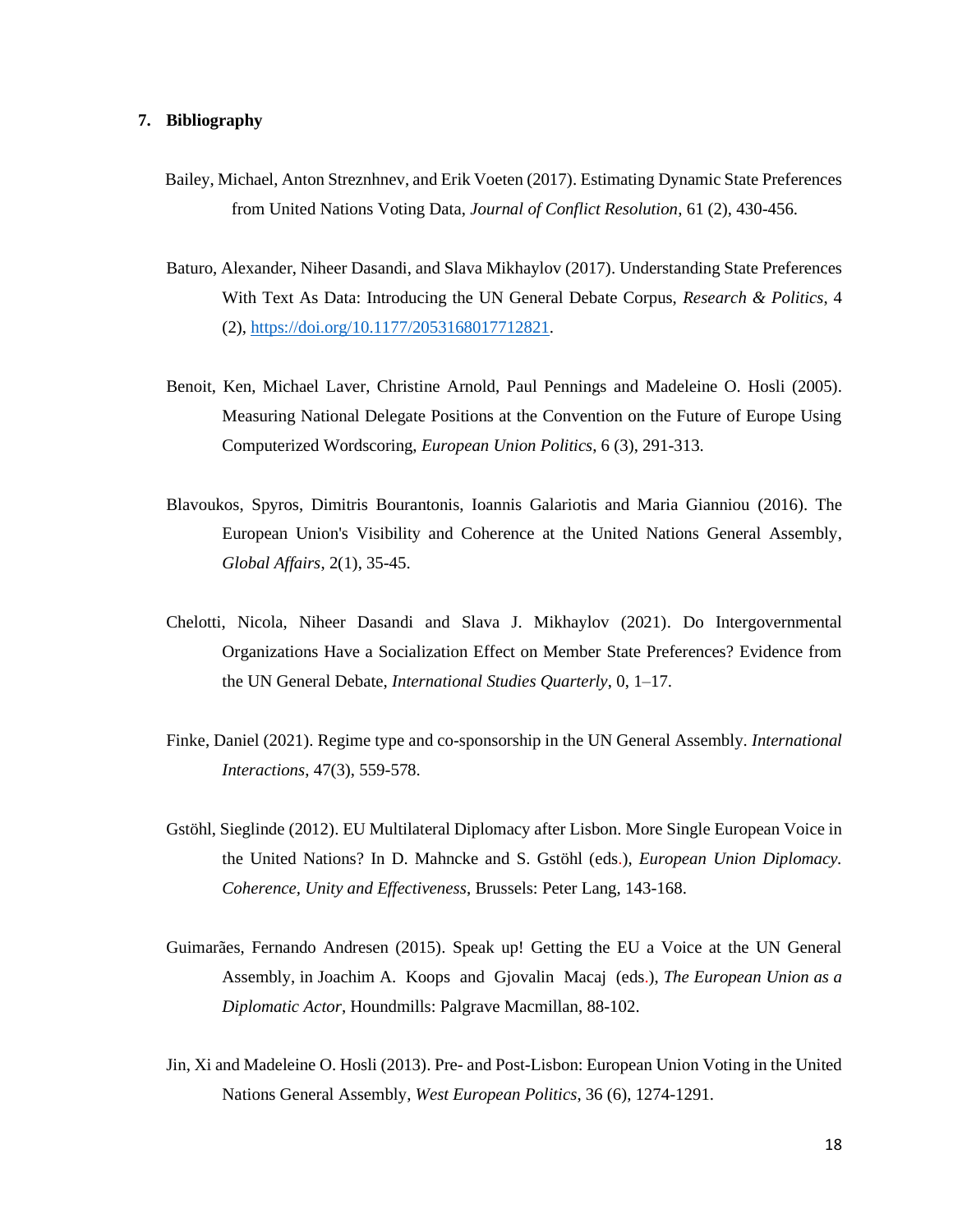- Laatikainen, Katie V. (2015). "The EU Delegation in New York: A Debut of High Political Drama", in Spence, David and Bàtora, Jozef (eds.), *The European External Action Service European Diplomacy Post-Westphalia,* Houndmills, Palgrave Macmillan, 195-218.
- Laver, M., Benoit, K., & Garry, J. (2003). Extracting Policy Positions from Political Texts Using Words as Data. *American Political Science Review*, *97*(02). https://doi.org/10.1017/S0003055403000698.
- Mikhaylov, Slava Jankin; Baturo, Alexander; Dasandi, Niheer, 2017. "United Nations General Debate Corpus", https://doi.org/10.7910/DVN/0TJX8Y, Harvard Dataverse, V5.
- Panke, Diana (2014). The European Union in the United Nations: an Effective External Actor, *Journal of European Public Policy*, 21(7), 1050–1066.
- Reussner, Etienne (2017). The Rise of an Emerging Diplomatic Actor? Assessing the Role of the EU Delegation to the African Union, EU Diplomacy Paper 13 / 2017, College of Europe, Bruges.
- Smith, Karen E. and Katie Verlin Laatikainen, eds. (2020). *Group Politics in UN Multilateralism*, Leiden: Brill.
- Smith, Karen E. (2020). "The European Union", in Karen E. Smith and Katie Verlin Laatikainen, (eds.), *Group Politics in UN Multilateralism*, Leiden: Brill, 45-59.
- United Nations General Assembly (2011). A/RES/65/276, Participation of the European Union in the work of the United Nations. Available at https://www.un.org/en/ga/65/resolutions.shtml